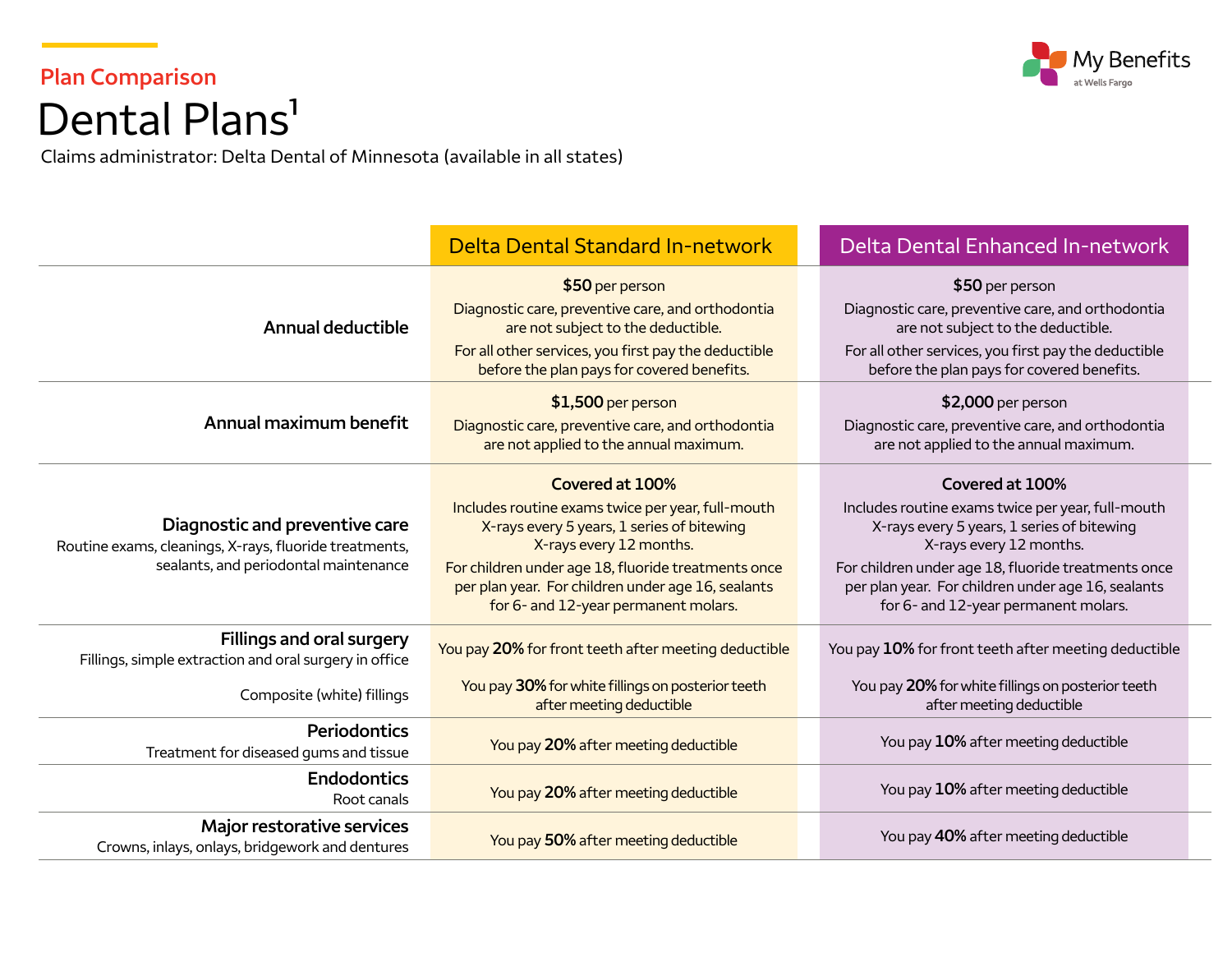## **Plan Comparison**  Dental Plans<sup>1</sup>

|                                                                                                                                                                                                                                                                                                                                                                                                                                                                                               | <b>Delta Dental Standard In-network</b>                                                                                                                                                                                                                        | Delta Dental Enhanced In-network                                        |  |
|-----------------------------------------------------------------------------------------------------------------------------------------------------------------------------------------------------------------------------------------------------------------------------------------------------------------------------------------------------------------------------------------------------------------------------------------------------------------------------------------------|----------------------------------------------------------------------------------------------------------------------------------------------------------------------------------------------------------------------------------------------------------------|-------------------------------------------------------------------------|--|
| Dental implants                                                                                                                                                                                                                                                                                                                                                                                                                                                                               | You pay 50% after meeting deductible                                                                                                                                                                                                                           | You pay 40% after meeting deductible                                    |  |
| <b>Prosthetics and repairs</b>                                                                                                                                                                                                                                                                                                                                                                                                                                                                | You pay 50% after meeting deductible                                                                                                                                                                                                                           | You pay 40% after meeting deductible                                    |  |
| Child orthodontia (up to age 18)                                                                                                                                                                                                                                                                                                                                                                                                                                                              | You pay 50% <sup>2</sup><br>\$1,500 lifetime maximum benefit per person                                                                                                                                                                                        | You pay 50% <sup>2</sup><br>\$2,000 lifetime maximum benefit per person |  |
| Adult orthodontia (age 18+)                                                                                                                                                                                                                                                                                                                                                                                                                                                                   | You pay 50% <sup>2</sup><br>\$1,500 lifetime maximum benefit per person                                                                                                                                                                                        | You pay 50% <sup>2</sup><br>\$2,000 lifetime maximum benefit per person |  |
| <b>Pretreatment review</b>                                                                                                                                                                                                                                                                                                                                                                                                                                                                    | If dental treatment is expected to cost \$300 or more, Delta Dental recommends that you<br>ask your dentist to submit a pretreatment estimate before dental work begins.<br>The claim will be reviewed to determine if the proposed treatment will be covered. |                                                                         |  |
|                                                                                                                                                                                                                                                                                                                                                                                                                                                                                               | The amount you owe for covered services is based on the allowed amount. If your<br>participating dentist charges more than the allowed amount, you are not responsible for<br>the difference between the billed charges and the allowed amount.                |                                                                         |  |
| If you use an out-of-network dentist, you must pay for services and then file a claim with Delta Dental<br><b>Allowed amounts</b><br>to be reimbursed for eligible expenses. When you use an out-of-network dentist, claim payments are<br>based on the lesser of the nonparticipating dentist's submitted charge or Delta Dental of Minnesota's<br>Table of Allowances. You will be responsible for any charges exceeding the allowed amount,<br>as determined by Delta Dental of Minnesota. |                                                                                                                                                                                                                                                                |                                                                         |  |

## Online tools and resources

Learn to use your benefits year-round with convenient online tools and resources. Manage your health and health care costs, find the right care options and providers, and achieve your personal health and well-being goals. Visit the HR Services & Support site or Teamworks at Home [\(teamworks.wellsfargo.com\)](http://teamworks.wellsfargo.com).